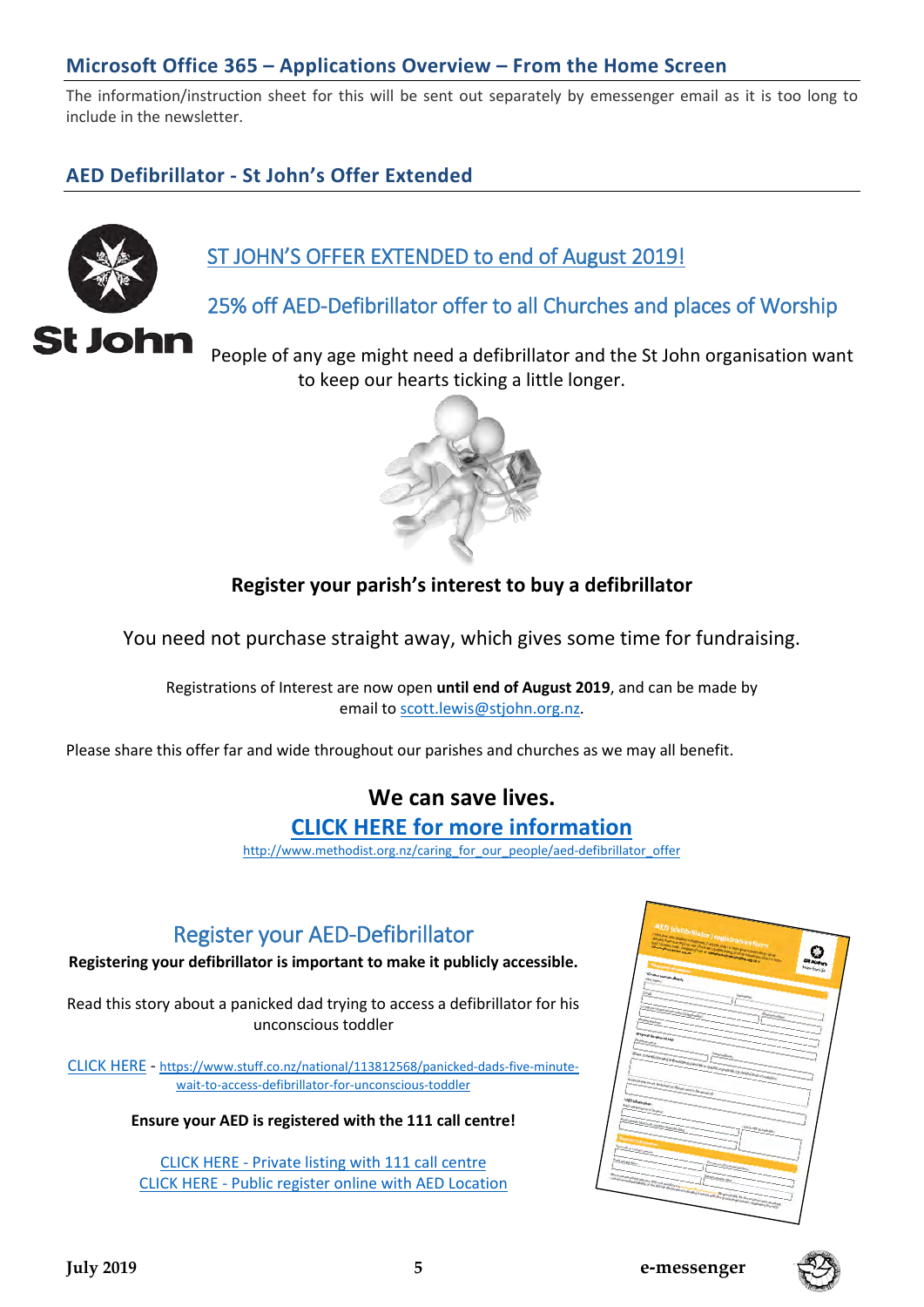#### **July 2019 10 e-messenger**

fire damage inspections insulation inspections • demolition

The following call list should be in your emergency/disaster recovery plans… The following call list should be in your emergency/disaster recovery plans…

#### **First you call the fire brigade,**

#### **then you call the asbestos consultant,**

 **then you call the Connexional Office for Insurance and Property, and Health & Safety, then you call WorkSafe 0800 030 040,**

#### **and then you call the tradespeople.**

Accidents will happen, how we prevent and mitigate them is important. **\*\*\***

#### **Auē!**

*A great word to use for accidents. It is a versatile word which can cover emotions of despair through to great annoyance. It ranges from 'oh bother' through to something much stronger depending on the tone and attitude put into your voice. Fits all occasions!*

#### **Nā Trudy Downes**

Mobile 027 457 4196 [trudyd@methodist.org.nz](mailto:trudyd@methodist.org.nz)

# *Caring for Our People*

# *Manaakitia ā tātou tāngata July 2019*

*As-salāmu 'alaykum. Peace be with you.*

# Once upon a time there was a fire…

It was a fire in a building that lots of people used many times a day, every day of the week.

Imagine the disruption that fire caused! Thankfully, nobody was hurt!

Our People were dedicated to get the building up and running again, tradespeople were called and they all leapt into action. With vim and vigour! And great gusto!

However… *because there is always a 'however'*… the asbestos management plan didn't kick into action.

Our People and all the tradespeople had leapt into action without knowing if there was any asbestos in the damaged building materials.

An asbestos consultant was called in to verify if there was asbestos anywhere. He felt stink because he had to ask all the enthusiastic people to stop work until the asbestos all clear was given. He put a rush order on the test results and in less than a working day the building was given an all clear for asbestos The people could shout 'hurrah' and return to work knowing they were safe.

Let us take a lesson from this building fire, and all the building fires before it... it is our primary responsibility to Care for Our People. We can do this by identifying and managing all asbestos risks.

Our asbestos management policy is simple.

- If you don't know if a building material contains asbestos, don't 'touch'\*.
- If you want to do anything to those building materials, get it professionally tested first.

\*'Touching' includes but is not limited to:

- rescuing objects
- rummaging
- maintenance and repair
- building and additions
- cutting and drilling • sanding
- waterblasting

• digging